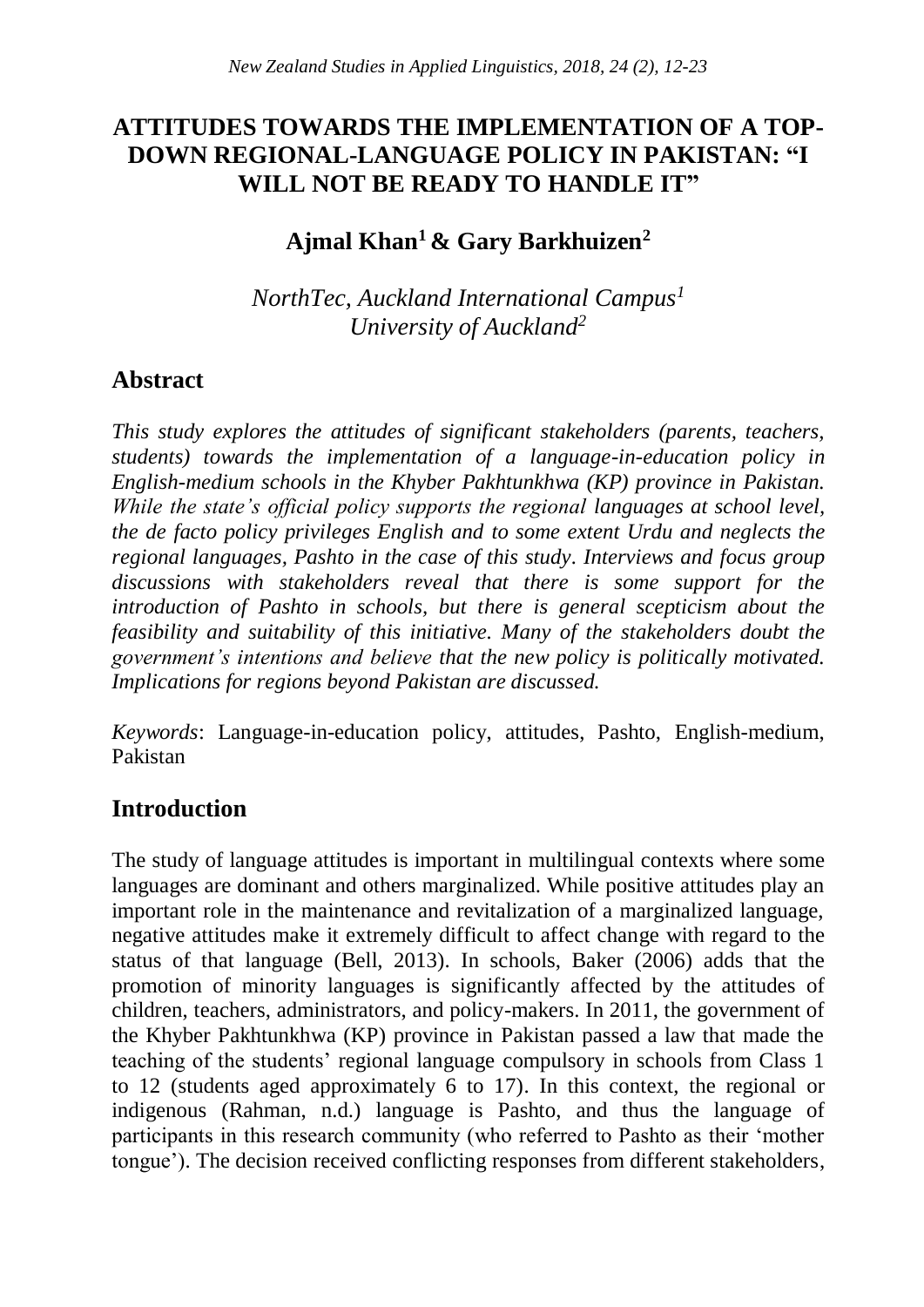including parents, teachers and students. This article reports on a study of their attitudes towards the implementation of this official (top-down) language-ineducation policy, specifically in elite English-medium schools. These educational-cum-commercial institutions are important actors in language-ineducation planning in Pakistan due to their significant role in acquisition and status planning (Cooper, 1989), particularly with regard to English. Errihani (2008) says that for a language policy to succeed, there must be "harmonious concurrence between the top-down and grassroots levels of the community on the worth of the policy and the importance of working together" (p. 412).

The aim in this study is to explore what lies behind the language preferences of the stakeholders at the grassroots level. The article first provides some contextual background regarding language policy and planning in Pakistan, and then briefly outlines the methodology used in this study. The findings consider the positive attitudes towards implementation as well as the scepticism expressed by the stakeholders. The role in this process of English learning as a foreign language is also considered. The research question which guides this study is as follows: What are the attitudes of significant stakeholders (parents, teachers, students) towards the implementation of the regional-language policy in English-medium schools in KP? The findings of the study have implications for other regions in Pakistan, and also beyond, and a brief example is provided.

## **Language Policy and Planning**

Early work on language policy and planning was based on the premise that language planning processes, which took place at the level of the nation-state, were geared towards a policy of monolingual hegemony based on a single national language and a rejection of any serious role for minority languages (Spolsky, 2009). The underlying assumption was that "linguistic diversity presented obstacles for national development, while linguistic homogeneity was associated with modernism" (Ricento, 2000, p. 198). As a former colony of the British Empire, Pakistan too pursued a policy of giving a dominant role to English in education and in the administration of state institutions, such as the armed forces and the judiciary. The status of Urdu has been enhanced by making it the national language. Pakistan's regional languages, however, have until relatively recently seen few serious and substantial measures taken for their preservation and promotion.

Language policy and planning in the 1980s saw the beginning of a paradigm shift under the influence of critical and postmodern theories. Questions were raised about social, linguistic and economic inequalities (Ricento, 2000), the standardization of students' linguistic behavior by educational systems (Harris, 1981), and language practices and attitudes of communities being ignored in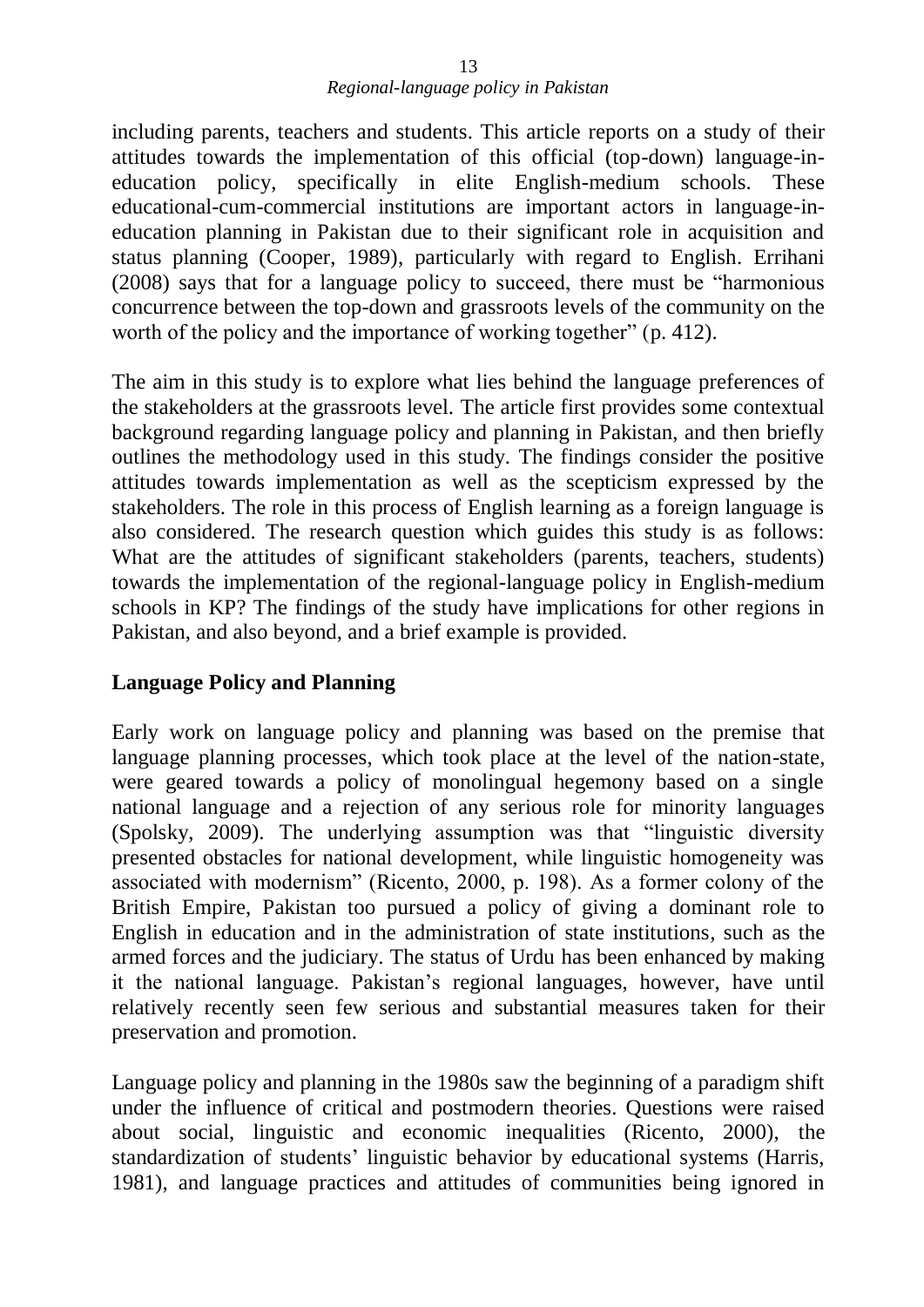national language policy (Tollefson, 2002). Commenting on attitudes, Austin and Sallabank (2013) argue that "Negative attitudes towards minority … languages by both the speaker communities themselves and by speakers of the larger languages within which they are embedded are well documented and are both an outcome and a cause of shift to dominant languages" (p. 313). This has direct relevance to our study, which reveals the positions of the participants with regard to both regional and dominant languages.

Some scholars have termed the dominance of English in the post-colonial world "linguistic imperialism" and called for safeguarding "linguistic human rights" (Phillipson, 1997), and others have perceived language loss to be "a manifestation of asymmetrical power relations based on social structures and ideologies that position groups – and their languages – hierarchically within a society" (Ricento, 2006, p. 15). Indigenous languages were increasingly seen not only as a personal resource but also as a societal and national resource in the face of globalisation (Brecht & Ingold, 1998). Drawing inspiration from these ideological positions, this study set in the context of elite English-medium schools in the KP province of Pakistan views language policy and planning as the product of history and social context; that is, combining the past with current language policy and practices, both at the macro and micro-levels.

## **Language Policy and Planning in Pakistan**

When Pakistan came into being in 1947, the continuation of the British system in many spheres of the state was unavoidable. However, education policy, especially with respect to language, has been a matter of controversy, division, and class-based discrimination. According to Rahman (2002), the British left behind a legacy of three streams of education roughly divided along socioeconomic lines: the Madrassas (religious schools) catered for rural and very poor children; vernacular medium schooling for working and lower-middle class children; and English-medium schools for the middle and upper classes. This system, Rahman notes, continues until today.

In 1948, Urdu became the national language of Pakistan, with the intention that it serve as a bridge between peoples of different provinces (Khalique, 2008). This policy, however, was not without problems, both ethno-linguistic and social. According to the 2001 census, Urdu is the mother tongue of about 7.5% of the state's population (Government of Pakistan, 2001) comprising Muslims who migrated to Pakistan after the partition of India and settled mostly in the urban centres of Karachi and Hyderabad in Sind province. The presence of this large migrant community, known as Mohajirs, and the state's Urdu-centric language policy have always fuelled ethnic and linguistic tensions in Sind (Khalique, 2008).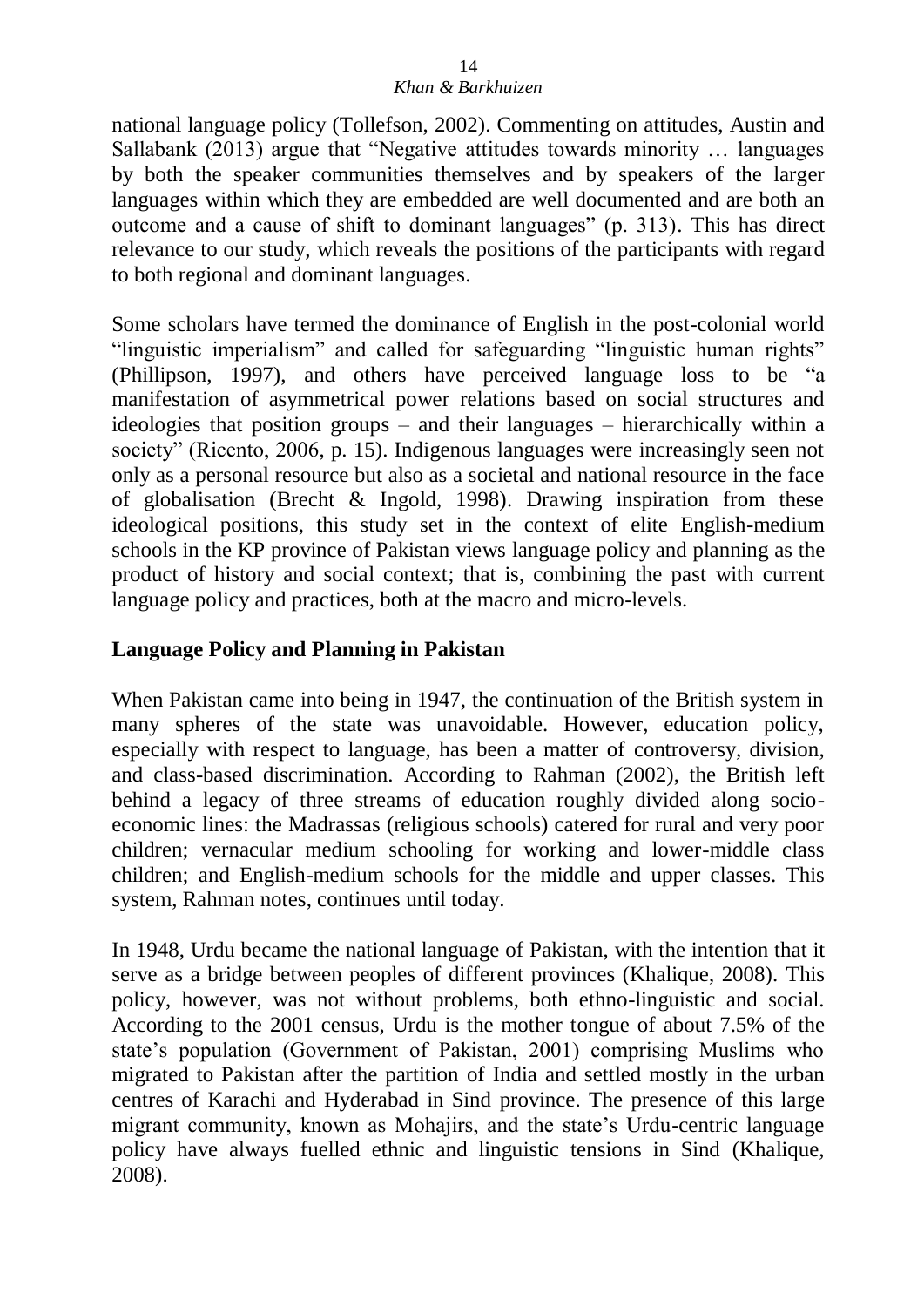While language policy and planning at the national level, and particularly in Sind and Bengal, was marred by controversies and tensions, people in KP remained largely content with the policy dominated by Urdu and/or English. Pashtun nationalists are regarded as the only custodians of Pashto as a marker of Pashtun identity in KP, and when they came into power in the province in 2008, they were able to take some significant measures to promote the regional languages of the province, which had been declining due to the dominance of Urdu and English. This was made possible by the  $18<sup>th</sup>$  constitutional amendment (19 April 2010), which delegated education to provincial responsibility. The KP government made the teaching of major regional languages (i.e., Pashto, Hindko, Saraiki, Kohistani and Khowar) compulsory in schools. Later, in August 2011, the Khyber Pakhtunkhwa Regional Languages Authority was formed to streamline the promotion of these languages (Government of Khyber Pakhtunkhwa, 2011). To implement the new policy, the KP government announced a phased plan according to which both government and private schools of the province would teach Pashto as a compulsory subject from Class 1 to 12, and thus, according to the timeline, by 2017-18 all educational institutions in the province would have the students' mother tongue as a compulsory subject up to Class 12.

The policy decision was purely top-down since it came from the provincial government; no evidence could be found to show that stakeholders at the grassroots level were consulted. Although the policy was apparently based on general popular support for the promotion of regional languages in the province, this study found that stakeholders associated with the elite schools are mostly ambivalent.

# **The Study**

This investigation is significant because private English-medium schools are at the forefront of acquisition and prestige planning for English on one hand, and the marginalisation of the minority, regional languages on the other. These schools have excluded the latter languages (including Urdu to an extent) from the school domain and have encouraged instead the use of English (even outside the school domain), a strategy which to some is considered a selling point to attract students. Two schools were selected as research sites in Peshawar, the capital of KP province. Pashto is the main language of the community and the mother tongue of the participants in the study. These two schools were chosen using established personal contacts within the schools, and we therefore do not claim representation across similar schools in the region. The schools are similar in terms of their curriculum, the language teaching philosophy, the qualifications of teachers, and the socioeconomic background of the students (considered to be solidly middle class). The schools are affiliated with the University of Cambridge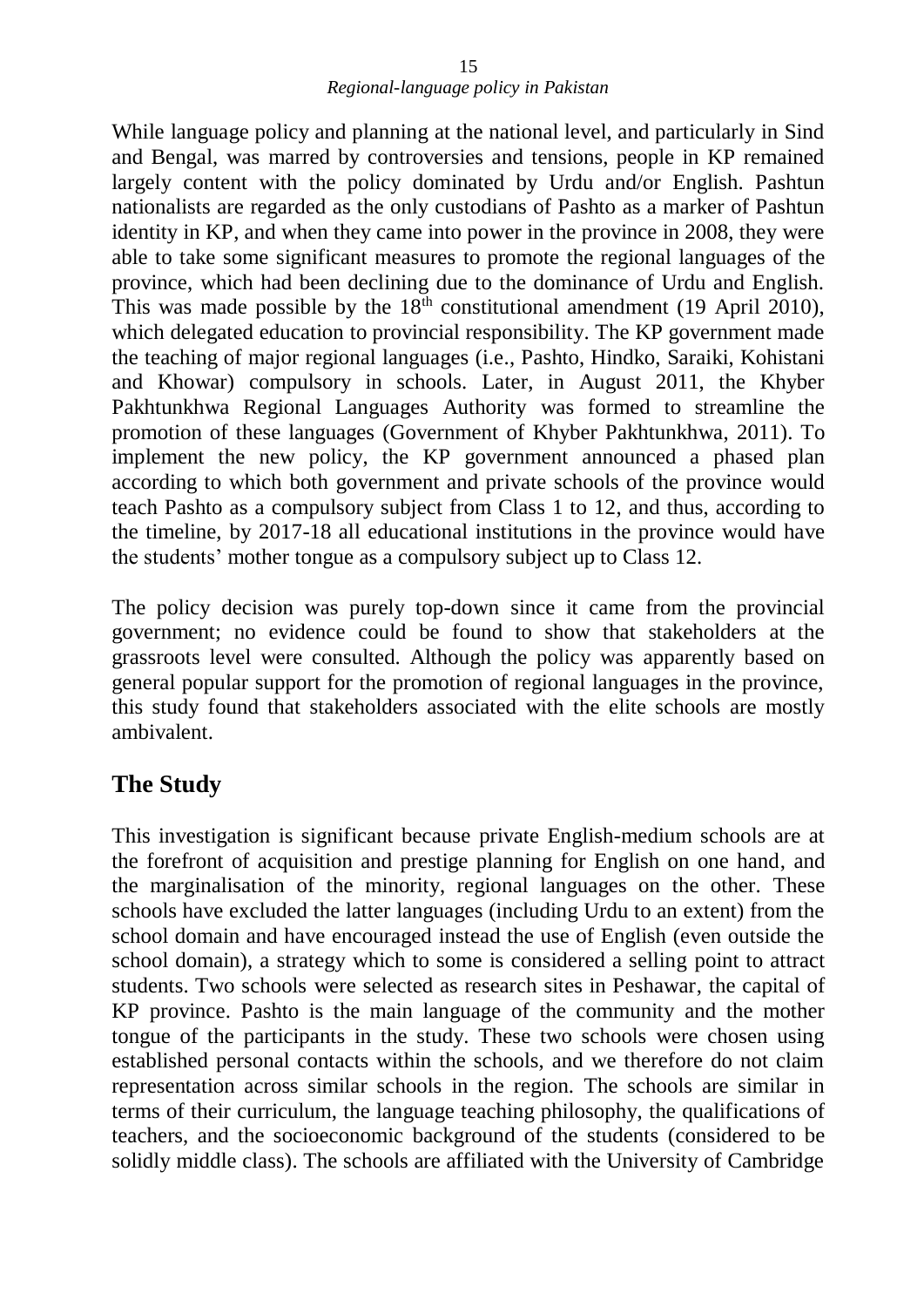Local Examinations Syndicate (O Level and A Level). Two similar schools (rather than one school, for example) were selected to provide a broader and more in-depth perspective on the same research problem, and the aim was not therefore to compare and contrast the schools.

The study design was ethnographic in nature, consisting of school and classroom observations, interviews with main stakeholders, focus group discussions with students, and the analysis of documentary and archival material. One of the authors, Ajmal Khan, who is himself a Pashto speaker, spent over three months in the region, visiting one of the schools 15 times and the other 12 times. Fifteen students were interviewed individually, some of whom also participated in focus group discussions (31 students in total). Nine English teachers and eight parents were also interviewed individually. Student participants were recruited based on their enrolment in one of the target classes (i.e., Class 9-12) in the two schools. Only those teachers who taught one of these classes were included in the study. A similar criterion was followed in recruiting the parent participants. Whilst the language of interviews with students and teachers was English, parents preferred to speak Pashto. Focus groups were conducted with two aims: first, it helped the students to participate in a natural and lively discussion, and second, they served to substantiate data from interviews. In this article, we report selected findings from the interviews and focus group discussions. All data was analysed qualitatively following the procedures of holistic content analysis which involves coding for themes, organising these into categories, looking for patterns, and making interpretations (Dörnyei, 2007). NVivo 9 was used to manage the data. Findings in this article are presented in the form of brief extracts of interview data and our commentary of those.

## **Findings and Discussion Positive Attitudes Towards the Teaching of Pashto**

The following comments indicate cautious optimism for the introduction of Pashto into the curriculum. One parent supports Pashto because he believes the language is experiencing language loss: "If the policy is implemented, it will be good for Pashto. At least it will slow down the decline process". A teacher focuses particularly on literacy skills: "They [students] can speak it but they can't write it as it is not taught in school. So, I think they will not show any resentment". Similarly, another teacher observed that "there is nothing wrong with bringing Pashto as part of the national curriculum, like Urdu, at least in regional curriculum. It will make people come closer to the language". Several voices among the students felt that there was nothing wrong with introducing Pashto as a subject. For instance, a focus group student supports the teaching of Pashto because she believes students need it: "Pashtun students don't know how to write or read Pashto, so I think we should be taught here". Further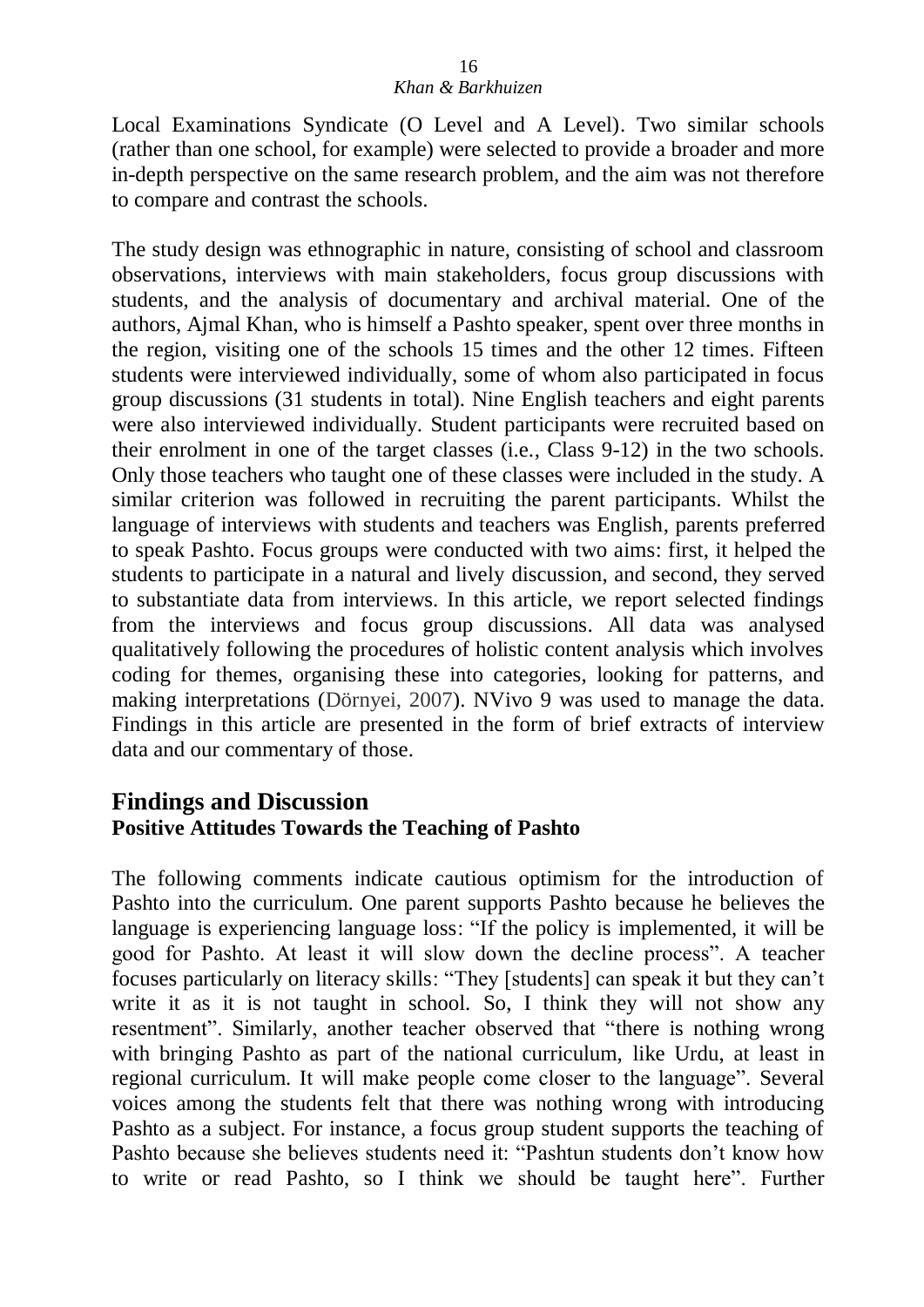#### *Regional-language policy in Pakistan* 17

substantiating her point, she referred to the example from Sind province and suggested their model should be followed in KP: "She [her friend in Sind] said that till 8th class they were taught Sindi, so why not Pashto here in this province".

Some students held quite positive attitudes, but they were not willing and ready to accept the language as a school subject immediately and preferred its gradual introduction in lower-level classes: "But if they start it for students in the early stage of their education then it will be good". At the time of the new policy announcement it was not clear when and how the policy was going to be implemented. This might have been the reason for the students' apprehension, since they seemed not to be prepared for the introduction of the subject, even though they supported the idea. Later when details of the policy implementation were revealed, it became clear that Pashto would be introduced into schools in a phased manner, starting from Class 1 in areas and schools where it was not already taught. The policy had thus already addressed the apprehensions of the students in the higher classes.

### **Scepticism about the Teaching of Pashto**

The stakeholders' optimism, however, was outweighed by their rather blunt scepticism about the policy. Most opposition related to the extra burden that the policy would likely place on both parents and students. This view is embodied in the remark of one of the parents: "I will discourage totally. We have been spending money to make the teaching of quality English available to our kids. Now who on earth will be ready to learn Pashto". A student, who personally had a very positive attitude towards Pashto, was reluctant to accept its teaching in school: "I mean out of my own preference I would like to learn Pashto, but if it was something from the school like a subject, I will not be ready to handle it". As mentioned, the policy was somewhat vague when first announced; the initial understanding was that it was intended only for government schools and that private schools would be exempt. A teacher, for example, was quite happy with the policy if it applied only to government schools: "At government schools level, I don't think they would oppose the teaching of Pashto". This view was further reinforced by another teacher: "The private sector has its own set-up. It is not necessary for them because most of the students go for Cambridge".

These comments clearly reflect the divided nature of Pakistani society in terms of both the educational system (private and public) and linguistic priorities. Government and private schools are regarded as distinct worlds; different in ethos, status and goals. So strong are the forces of this social and educational polarisation in Pakistani society that neither the constitution of parliament nor successive education policies of the Ministry of Education can counter them. This implicit but powerful enactment of policy has placed all minority languages,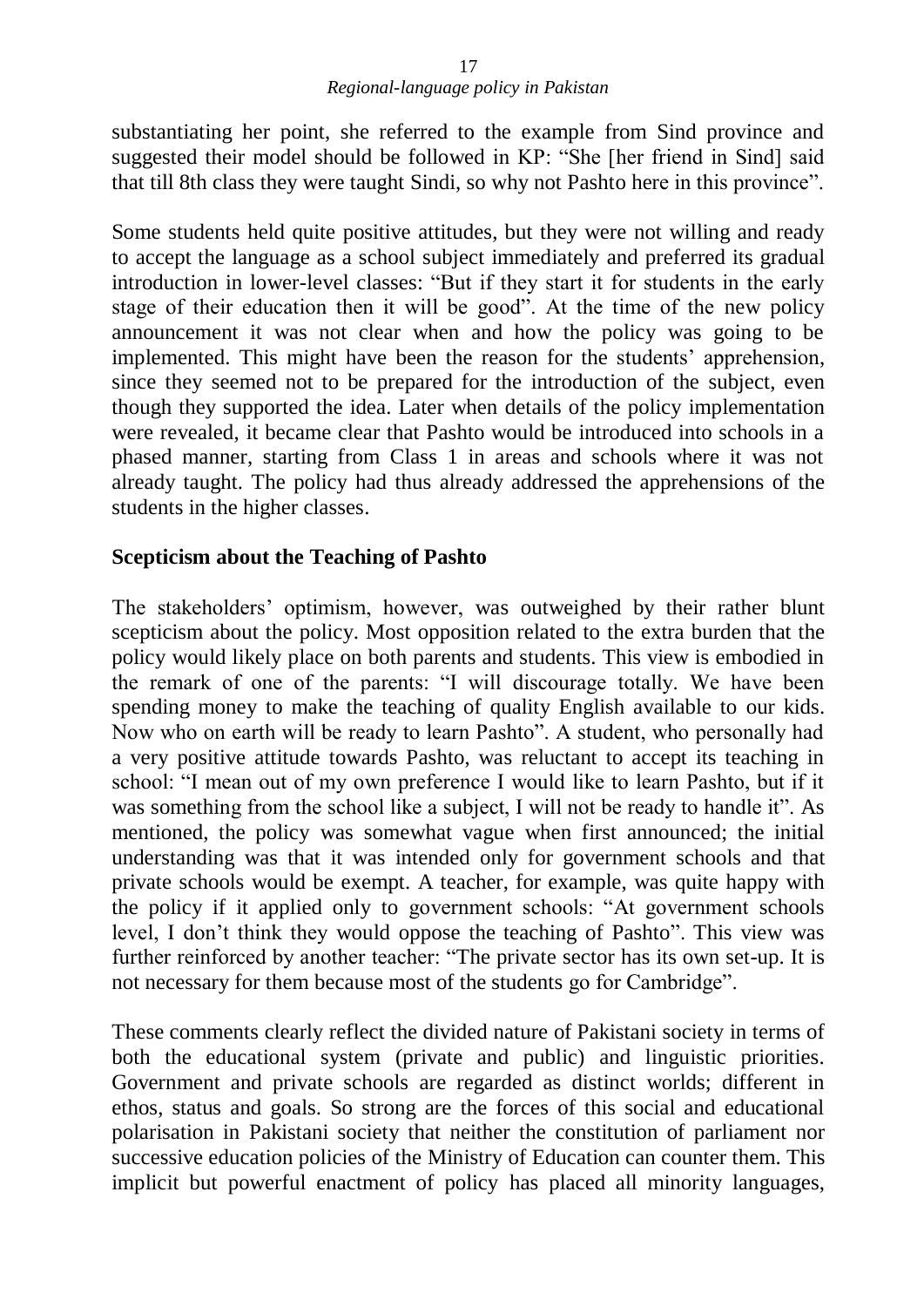including Urdu to some extent, in a precarious position in the education system. Among those who were sceptical of the new policy, many believed that it was politically motivated. Several remarks by parents and teachers confirmed this attitude: "They are doing it for politics. It can lead to ethnic division and provincialism". Likewise, one teacher termed the new policy a "political decision" and doubted if parents would accept it. These comments allude to the political ideology of nationalists, who were in power in KP when this study was conducted. Provincial autonomy and promotion of Pashto and Pashtun identity are the core elements of their manifesto. Several participants looked at the decision through a political lens. The association of the promotion of Pashto in schools with provincialism and with something inimical to national unity in Pakistan emerged as a salient theme in this study.

The fact that Pashto is the mother tongue of students in this context makes the case for teaching it as a subject in schools weaker. Many students (and their parents) commented that they do not need to be taught Pashto because they already know it: "I am not that interested in Pashto as I can speak it". A student in another focus group observed similarly that "you do learn your mother tongue anyway", suggesting that there is no need to learn it in school. Opinions among the teachers and parents were similar. For instance, this teacher is content with her students' ability to speak their mother tongue: "We don't need [to teach] it. Spoken is enough, isn't it?" Preference for Urdu and English over mother tongue as subject was also reported by several parents as evidenced in this comment: "I will opt for Urdu for my children because Pashto is already used at home". One can easily discern a sense of complacency among the stakeholders as far as mother tongue teaching and learning is concerned, which is ironic since many of the students, as observed informally during the data collection period, had clear signs of language shift and even loss.

The belief that Pashto would be difficult to learn emerged as another salient theme, as the following student comment indicates: "Pashto is way too difficult, like never in my life I have read a single sentence of Pashto because it is difficult". This view was supported by a parent who believes that "Pashto is a very difficult language, especially in writing". The students generally feel comfortable speaking the language, but at the same time formally learning its grammar and orthography appears quite daunting, again as seen in the comment of a Class 10 student: "But Pashto grammar is really difficult, so I try to improve it by speaking it in my family". And another said: "It will be difficult for us because we know how to speak it but we don't know how to read and write it. Hardly anyone is going to be happy because we have all been trained for Urdu and English".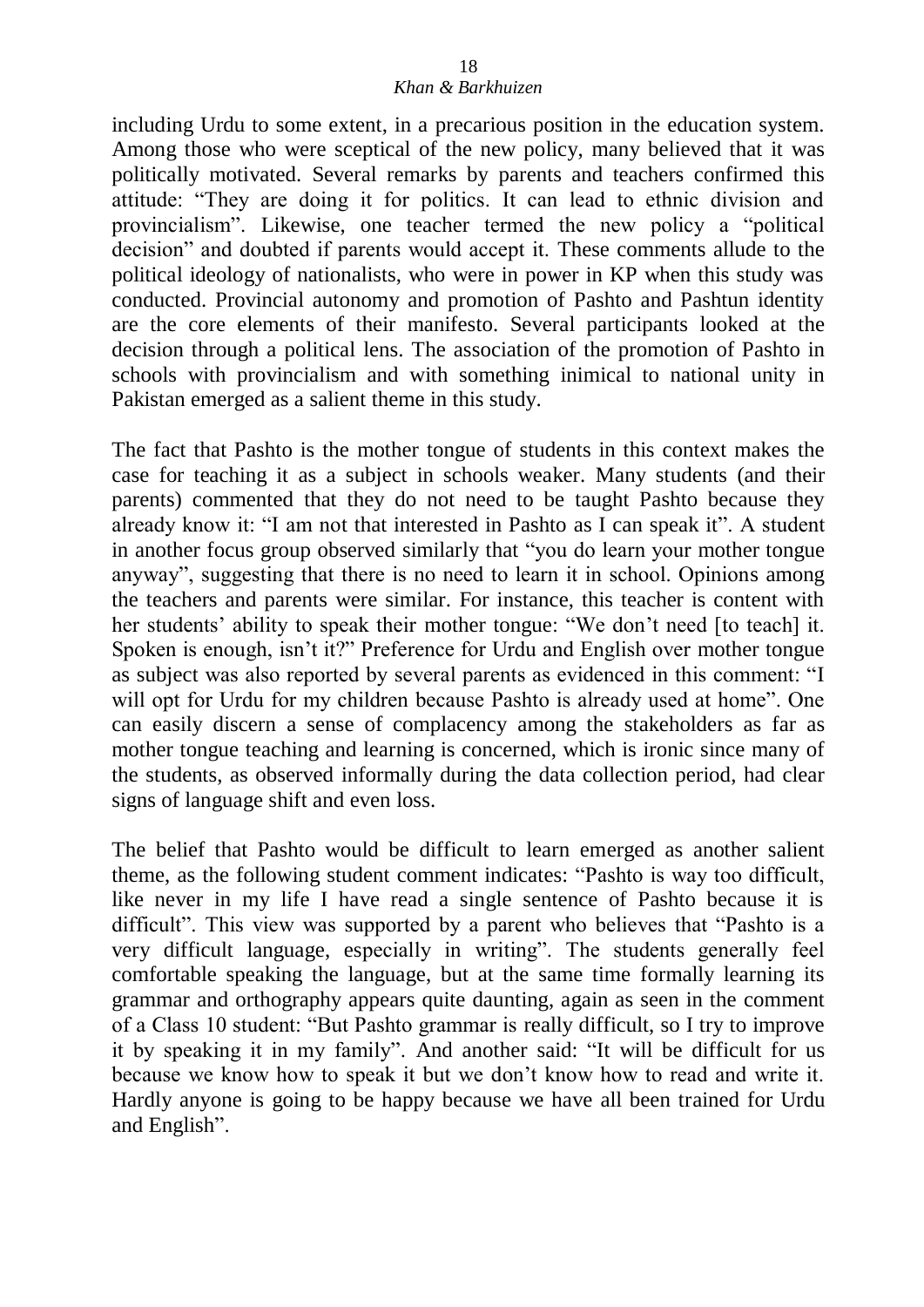In addition to the perception of difficulty, students were also wary of having Pashto as a subject because they anticipated it would add to their school workload. A student in a focus group remarked that "they cannot take too much pressure". Another tried to find middle ground between his commitment to Pashto and his studies: "I think it should be introduced as a subject but orally, not in written form because it will put a lot of burden on us". Students regularly expressed positive attitudes regarding the value of Pashto, especially as a symbol of identity, but were less enthusiastic about its inclusion as a subject in the school curriculum: "I mean out of my own preference I would like to learn Pashto, but if it was a school subject, it would be difficult".

Support among parents and teachers for Pashto as subject, however, was minimal. For instance, this parent was sceptical about whether his child would cope with another subject: "To learn a third language along with subjects like biology, physics is going to be very difficult and not possible". The comment of the following teacher made reference to the autonomy that private schools enjoy in terms of the curriculum: "Private sector has its own setup. It is not necessary for them because most of the students go for Cambridge". Yet another teacher, who had her own children enrolled in that school, declared that "I will react very badly. I am going to take my children out of this school". An explanation regarding this point came from a teacher who felt that any attempt to impose Pashto as a subject would not yield positive results, at least in the context of the elite schools: "When you try to put too much pressure on people to speak that language [Pashto] and appreciate it more often, the people start to realise that this is something just being imposed on us".

## **The Role of English as a Foreign Language (EFL)**

The two sections above show that stakeholders in general and the teachers in particular display an overall ambivalence towards Pashto. The interviews revealed that their attitude towards Pashto aligned with their philosophy of teaching *English* as a foreign language. The comment of this teacher reflects the commonly held view that the use of the mother tongue might hinder the process of acquiring English: "I think they [mother tongue languages] do influence the English learning process. When the students feel that the teacher can speak to them in those languages, they try to approach you in that language. … They stop learning English". The idea of immersion in English, which strictly excludes the use of other languages, is encapsulated in this teacher's comment: "I believe we should provide an environment, if the environment is English she or he must talk in English. It should be the direct and communicative method. If you don't give response in Urdu or Pashto, I would be forced to respond in English". During an observation of one of her English lessons, it was noted that she indeed followed some of the tenets of communicative language teaching, such as meaning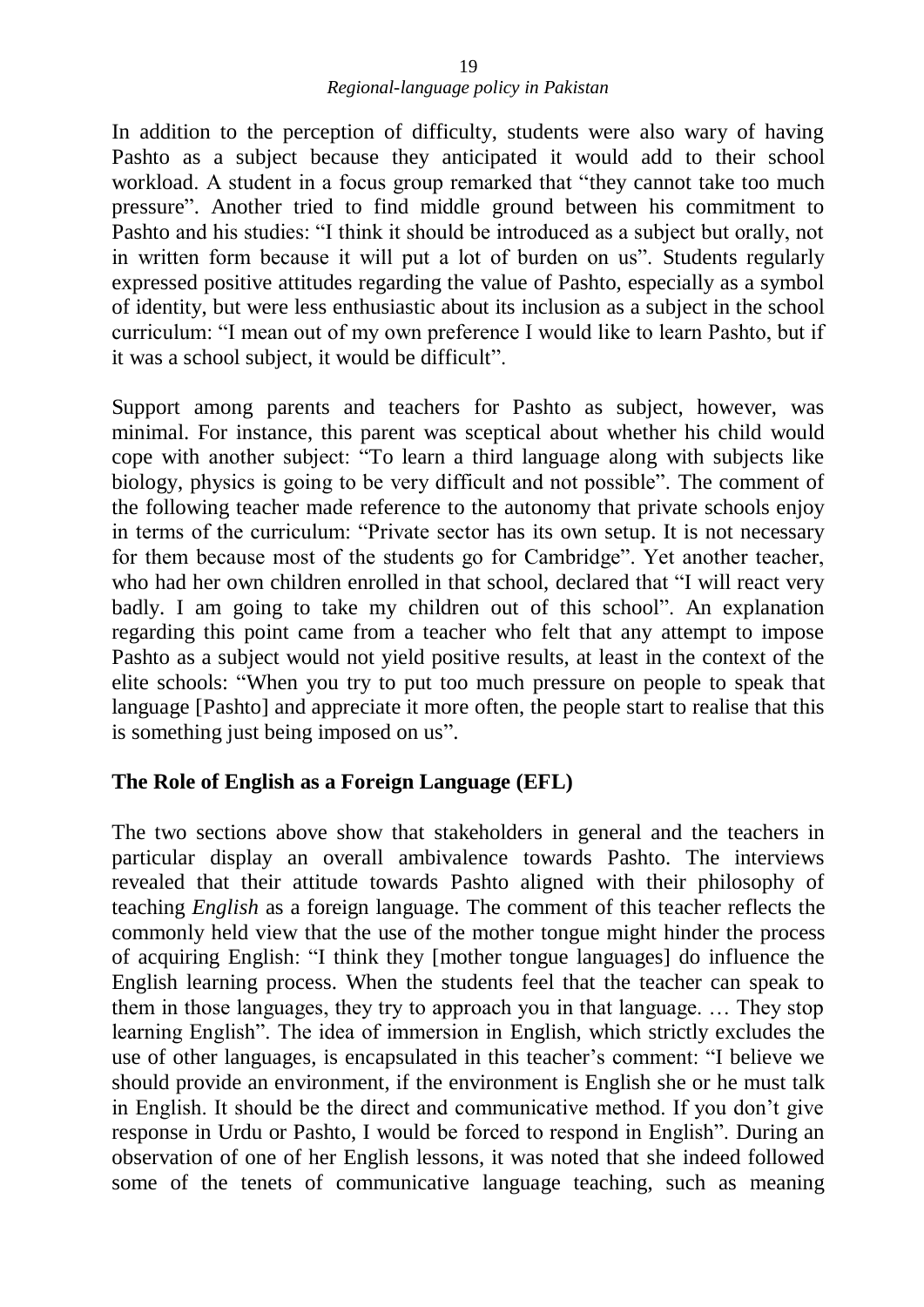# *Khan & Barkhuizen*

negotiation, use of the target language, and the use of authentic material. Similarly, another teacher noted that "I will give them six different examples and eventually they will understand, although it's easier to give them a Pashto word or an Urdu one". This monolingual teaching philosophy is explained more elaborately by this teacher: "We always discourage the use of home languages in the classroom. We like them to speak English. … We help them and give them easy vocabulary so that they should be able to convey their ideas, but we strongly discourage the other languages".

The views of some of the students reflected the language teaching philosophy of their teachers. For example: "As far as English teachers are concerned they would definitely not allow Urdu, let alone Pashto, because they believe that they have to teach English only". Another student held a view concerning proficiency in English similar to that of his teachers: "Like if I don't speak English all the time, even at home, and watch English movies, listen to English music, so yeah my English will lag behind". These responses indicate that the teachers at these English-medium schools adhere to an English-only philosophy in the teaching of English, and show no awareness of the benefits associated with the teaching of and instruction in the mother tongue (Cummins, 2000; Shohamy, 2006).

The provincial KP government's initiative to make the teaching and learning of regional languages compulsory in schools resulted in ambivalent but mostly averse attitudes. The study shows that implementation of a top-down policy at the grassroots level – in schools and classrooms – is fraught with challenges, both practical and ideological (see Hult, 2014). Teachers, parents and students saw some merit in the policy, particularly with regard to staunching the loss of Pashto and bringing people close together. The opposite view was also evident, however, with one student claiming that teaching Pashto would weaken national unity: "If you put the system in Pashto here, then most certainly they will put it in Punjabi, so there will be conflict among the various provinces". Other negative attitudes related to the burden learning Pashto would place on students, the difficulty of the linguistic and writing systems of the language, and the perceptions that further learning of the language was not necessary or valued since students could already speak it. While the elite English-medium schools are opposed to the policy for academic, administrative and financial reasons, the general sense of apathy towards the policy could also be attributed to the well-entrenched influences of the history and politics of Pakistan on its language planning. These attitudes are coupled with the administrative inefficiency on the part of the provincial government, despite its apparent sincerity in promoting the regional languages.

Since multilingualism is now embraced globally as an asset (May, 2006; UNESCO, 2003), the indigenous languages deserve a genuine role in national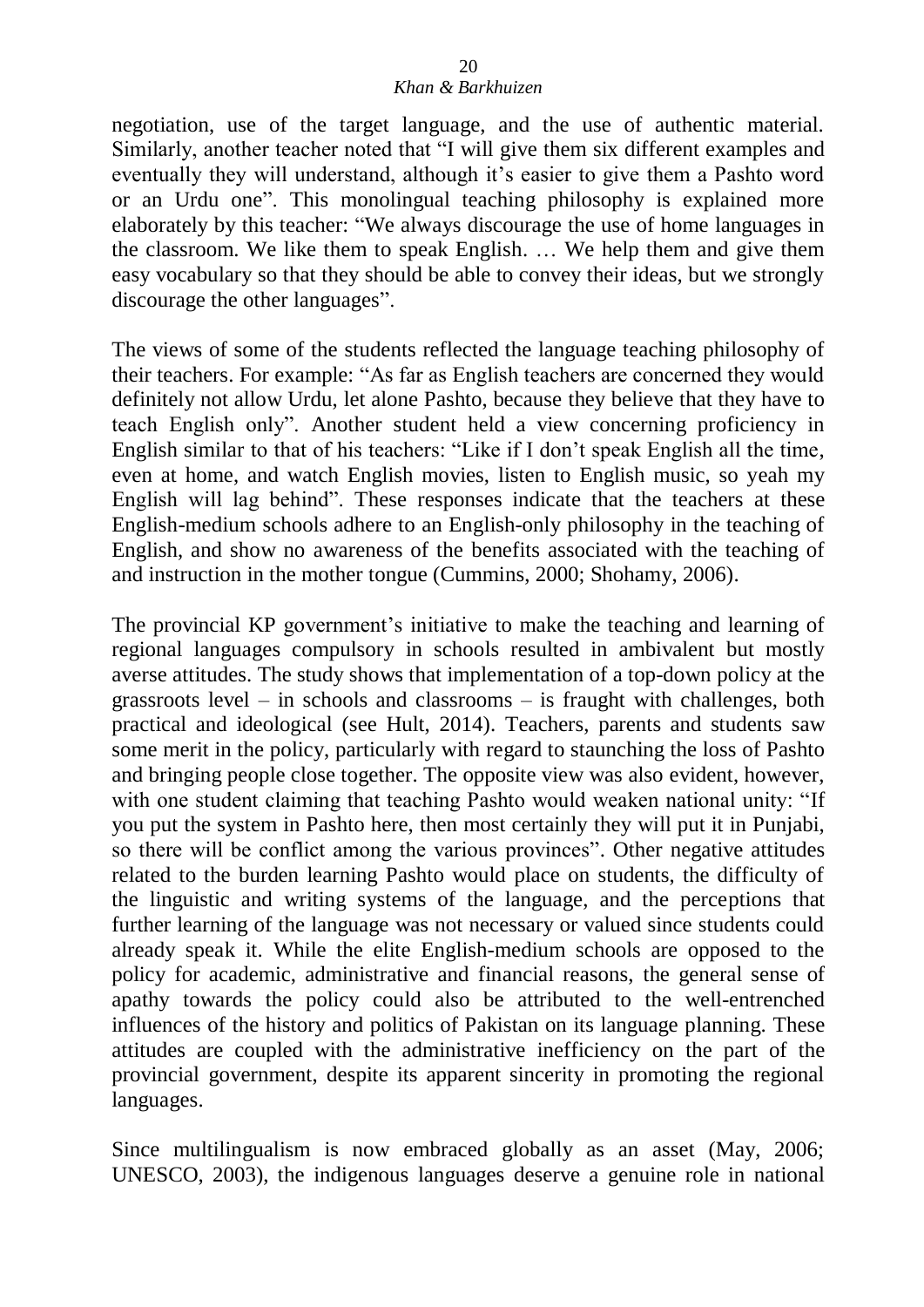affairs and nation building. Coleman and Capstick (2012) emphasise the need for the state in Pakistan to change its ideological position vis-à-vis the indigenous languages. They recommend adoption of a linguistically equitable education system because discriminatory education systems lead to social division with "huge numbers of undereducated, unemployable and frustrated young people" (Coleman & Capstick, 2012, p. 74). An enhancement of the status of regional languages, as promised in the constitution of 1973, would redress the grievances of various ethnic communities and promote harmony and unity through diversity. Coleman (2010) suggests that the adoption of multiple languages in primary school education would strengthen the loyalty of ethnic minorities to the state, rather than the reverse, because all ethnic groups would then perceive themselves to be equally respected. In this regard, Coleman warns that "the long-term decline and death of indigenous languages, and ethnic marginalisation is leading to the growth of resentment among ethnic minorities. Pakistan is considered to be one of the countries most exposed to these risks" (p. 25).

## **Conclusion**

In view of the declining status of regional languages in Pakistan, the decision of the KP government was a significant step in a positive direction. However, it did not take adequate measures to prevent the political repercussions of the new policy. The political undertones of the policy, true or perceived, appear to be a significant factor in the passive response to the policy from stakeholders, as evident in the attitudes of the participants in this study. The present and future governments could build on what the previous government achieved regarding the mother tongue teaching policy. A significant measure in this regard would be the gradual separation of the policy from politics, though this is easier said than done (see Lundberg, 2018). If the project were to be assigned to an empowered body of scholars, educationists, and linguists, rather than ministers and bureaucrats, for example, it might appeal to the masses more readily. Additionally, an advocacy and awareness campaign through print and electronic media and through holding workshops would be useful to address the confusion and misapprehension among parents, teachers and school administrators/owners. In this way, concerned stakeholders could be informed of the benefits of bilingual or multilingual education and of the potential risks associated with an assimilationist or subtractive bilingual approach. In all this work, it is important to bear in mind that, as Bell (2013) cautions, "the likelihood of negative attitudes … will always have to be factored into the planning of any programme, as such attitudes can spread and influence others" (p. 407).

It is hoped that this article has provided a glimpse into language policy implementation in practice, and that is might be of use to policymakers and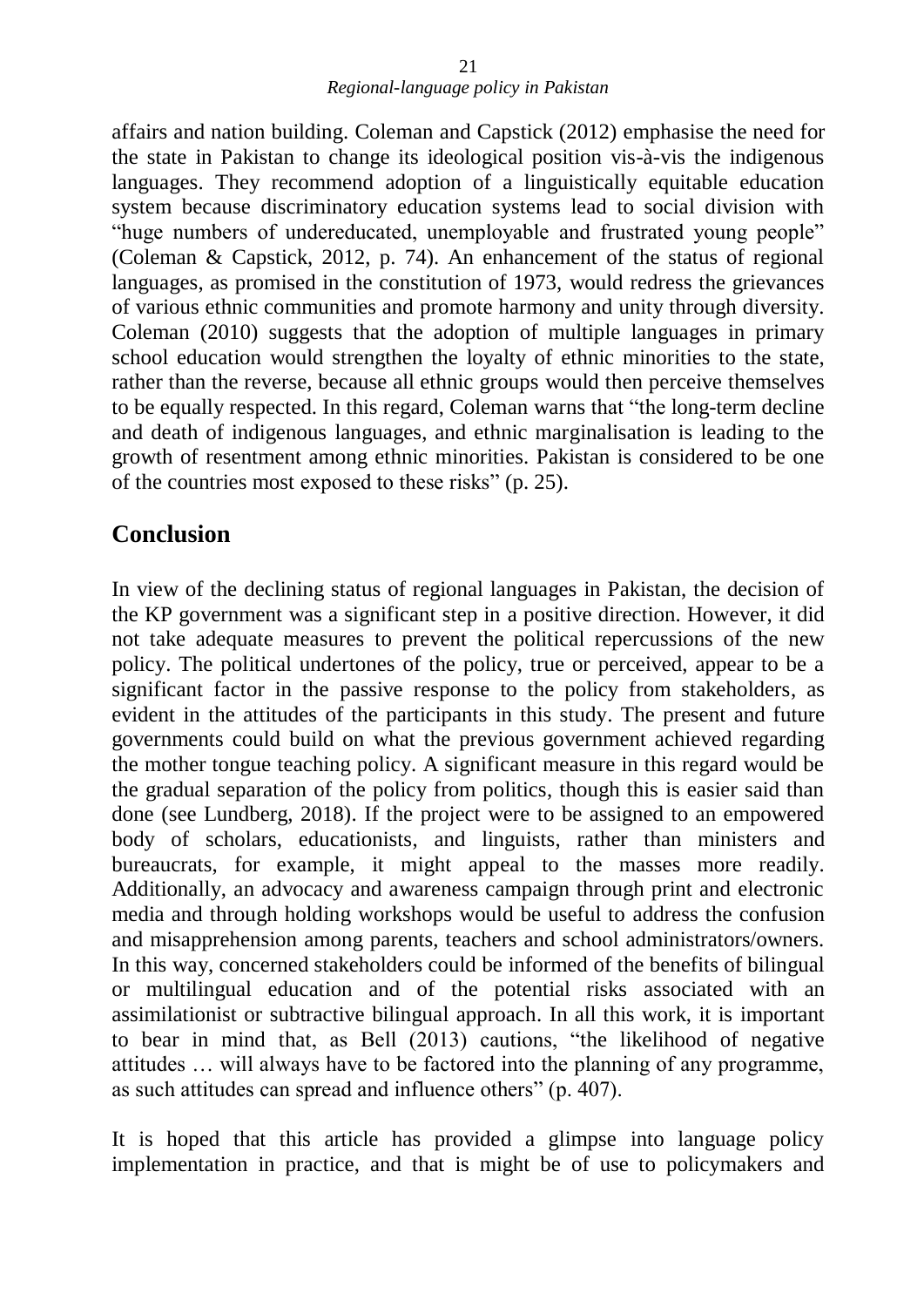practitioners in other regions, even beyond Pakistan. In New Zealand, for instance, the National Party government in 2017 indicated its interest in developing a policy that would provide every primary school child the opportunity to learn a second language, and the proposal has gained momentum in late 2018. At the same time the Green Party, part of the new government coalition, has proposed making Te Reo Māori compulsory within certain sectors of the school system. Healthy debate regarding both proposed policies has ensued, particularly in the media (see NZ Herald, 2018).

## **References**

- Austin, P.K., & Sallabank, J. (2013). Endangered languages: An introduction. *Journal of Multilingual and Multicultural Development*, *34*(4), 313-316.
- Baker, C. (2006). *Foundations of bilingual education and bilingualism* (4th ed.). Clevedon, UK: Multilingual Matters.
- Bell, J. (2013). Language attitudes and language revival/survival. *Journal of Multilingual and Multicultural Development*, *34*(4), 399-410.
- Brecht, R.D., & Ingold, C.W. (1998). *Tapping a national resource: Heritage languages in the United States*. Washington, DC: ERIC Clearinghouse on Languages and Linguistics.
- Coleman, H. (2010). *Teaching and learning in Pakistan: The role of language in education.* Islamabad, Pakistan: The British Council.
- Coleman, H., & Capstick, T. (2012). *Language in education in Pakistan: Recommendations for policy and practice.* Islamabad, Pakistan: The British Council.
- Cooper, R.L. (1989). *Language planning and social change.* Cambridge, UK: Cambridge University Press.
- Cummins, J. (2000). *Language, power and pedagogy: Bilingual children in the crossfire.* Clevedon, UK: Multilingual Matters.
- Dörnyei, Z. (2007). *Research methods in applied linguistics*. Oxford: Oxford University Press.
- Errihani, M. (2008). *Language policy in Morocco: Implications of recognizing and teaching Berber*. Saarbrücken, Morocco: Vdm Verlag Dr. Müller.
- Government of Khyber Pakhtunkhwa. (2011). *Khyber Pakhtunkhwa regional language authority act 2011*. Peshawar, Pakistan: Ministry of Education, KP. Retrieved 23 March 2012, at:<http://www.pakp.gov.pk/index.php/mediacenter/ntf/en/19/487>
- Government of Pakistan. (2001). *Census of private educational institutions 1999-2000.* Islamabad, Pakistan: Federal Bureau of Statistics.
- Harris, R. (1981). *The language myth*. London, UK: Duckworth.
- Hult, F.M. (2014). How does policy influence language in education? In R.E. Silver & S.M. Lwin (Eds.), *Language in education: Social implications* (pp. 159–175). London: Continuum.
- Khalique, H. (2008). *The Urdu-English relationship and its impact on Pakistan's social development*. Retrieved from<http://www.urdustudies.com/pdf/22/09HKhalique.pdf>
- Lundberg, A. (2018). Multilingual educational language policies in Switzerland and Sweden: A meta-analysis. *Language Problems and language Planning*, *42*(1), 45-69.
- May, S. (2006). Language policy and minority rights. In T. Ricento (Ed.) *An introduction to language policy* (pp. 255-272). New York, NY: Blackwell.
- New Zealand Herald. (2018). The big debate: Should te reo Māori be compulsory in schools? *New Zealand Herald*. Retrieved from [https://www.nzherald.co.nz/nz/news/article.cfm?c\\_id=1&objectid=12123496](https://www.nzherald.co.nz/nz/news/article.cfm?c_id=1&objectid=12123496)